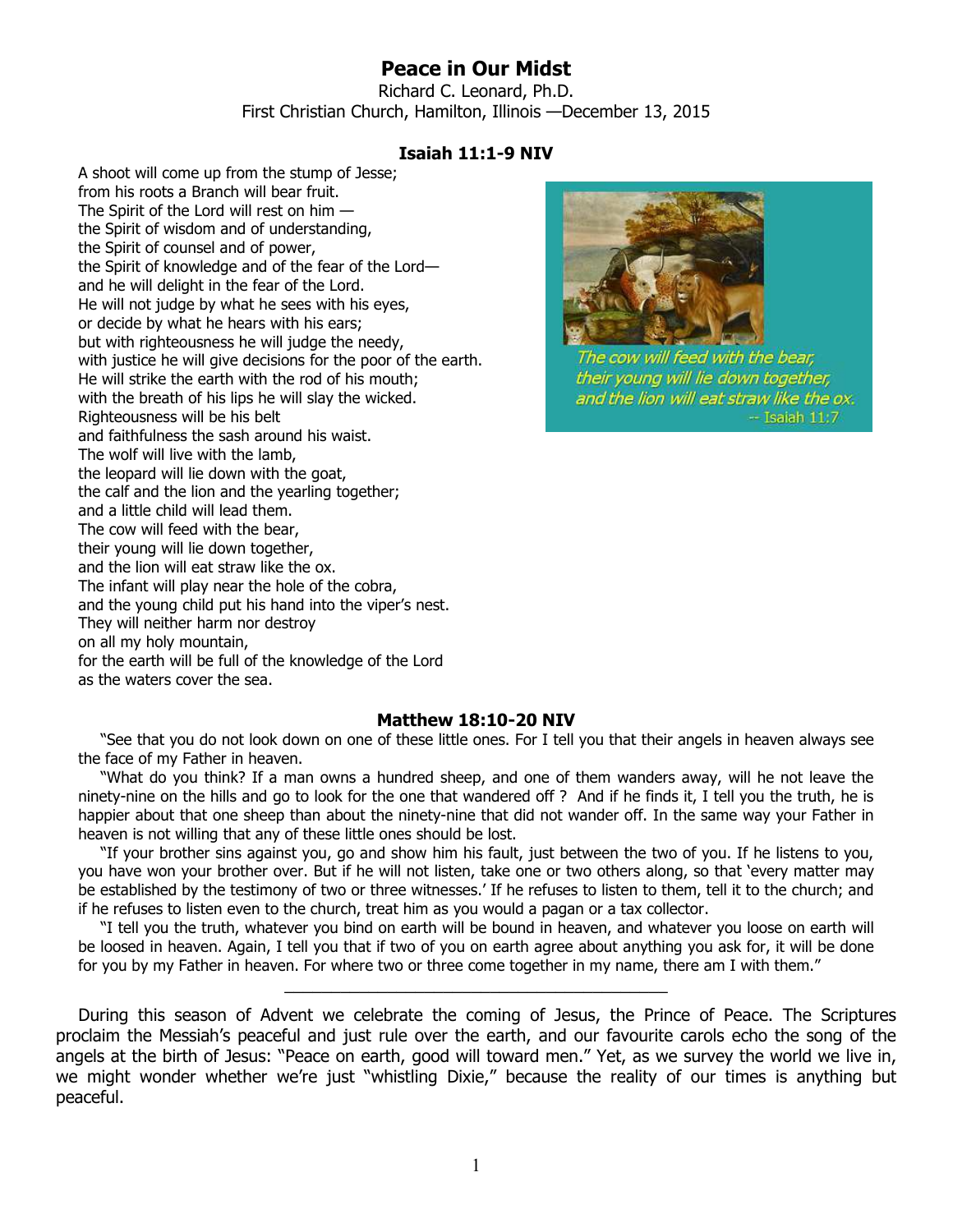

"Glory to God in the highest, and on earth peace to men on whom his favor rests."  $-$  Luke  $2:15$ 

I don't need to remind you that we live in a violent world. Since the end of World War II there has hardly been a year when there wasn't a war going on somewhere on this globe. Today a war is going on between the Islamic State and the nations of the West, as the recent terrorist acts in Paris remind us. The conflict in Syria has driven hundreds of thousands from their homes. Viet Nam, Somalia, Rwanda, Kosovo, Sudan, and more recently Libya, Mali, and Nigeria — these are only a few from a catalog of nations whose names seem almost synonymous with conflict, violence and destruction. The struggle between Israelis and Palestinians continues to take its toll. Tribal groups, nations, religions, political ideologies vie with one another for control and domination, and violence —

horrible violence — is the usual result. In the midst of this violence Christians around the world have suffered greatly. It's been estimated that more Christians died for their faith in the twentieth century than in all previous centuries put together, and Christians are under attack today in their ancestral homes in the Middle East.

Our own nation has seen its share of violence, since the attack of September 2001 and the subsequent wars in Afghanistan and Iraq. And we're no strangers to violence within our own borders; one never knows where it will flare up next. A decade ago in Wisconsin, six people lost their lives in a dispute over deer hunting; it was safer for the deer in those woods than for people. Since then we've witnessed the Fort Hood massacre, shootings in theatres and schools, and other violence including the recent sad event in San Bernardino. Each day's news reports chronicle the latest overnight murders; Baltimore and Chicago have become notorious for the number of killings that take place, especially within the black community. Family violence makes headlines as angry fathers murder their wives and children — or angry children murder their parents. There's no peace today in millions of American homes, as wills and values clash and personalities brush up against one another. There's no peace even for the unborn, no longer secure in their mother's womb but liable to be ripped from that comforting shelter with the sanction of a culture that mandates personal choice at all costs. In this world, peace is at a premium.

It was no different in the ancient world. Alexander the Great used ruthless means to subdue the nations of the ancient Near East. The struggle for power within the Roman Empire led to the murder of Julius Caesar, and other Caesars after him. The Bible, itself, is filled with chronicles of violence between nations and tribes,

between rivals for power and influence, between believers in the Lord and the worshipers of false gods. Family violence is there on the Bible's pages as well; one has only to read the story of the family of David to see it. In the time of Jesus' birth, a jealous King Herod had several of his wives and sons murdered, and the gospels tell of his massacre of innocent children in the effort to stamp out what he perceived as a threat to his authority.

In such a world of violence, it's no wonder that the prophets of Israel longed for one who would bring peace to their troubled world. The nation of Judah lived under a constant threat from powerful neighbors. Peace would never come just by default. It would take a great leader to bring it about — a leader who could



rule the nation with justice, whose wisdom could strengthen it against its enemies. Whenever a new king came to the throne of David, hopes were high that this king would be the one — the *anointed one* of God, or Messiah — who could make the nation prosperous and secure its peace. It was perhaps at such a time, the coronation of a new young ruler, that Isaiah gave us the vision of the "Prince of peace":

The people who walked in darkness have seen a great light; those who dwelt in a land of deep darkness, on them has light shined. . . . For to us a child is born, to us a son is given; and the government will be upon his shoulder, and his name will be called "Wonderful Counselor, Mighty God, Everlasting Father, Prince of Peace." Of the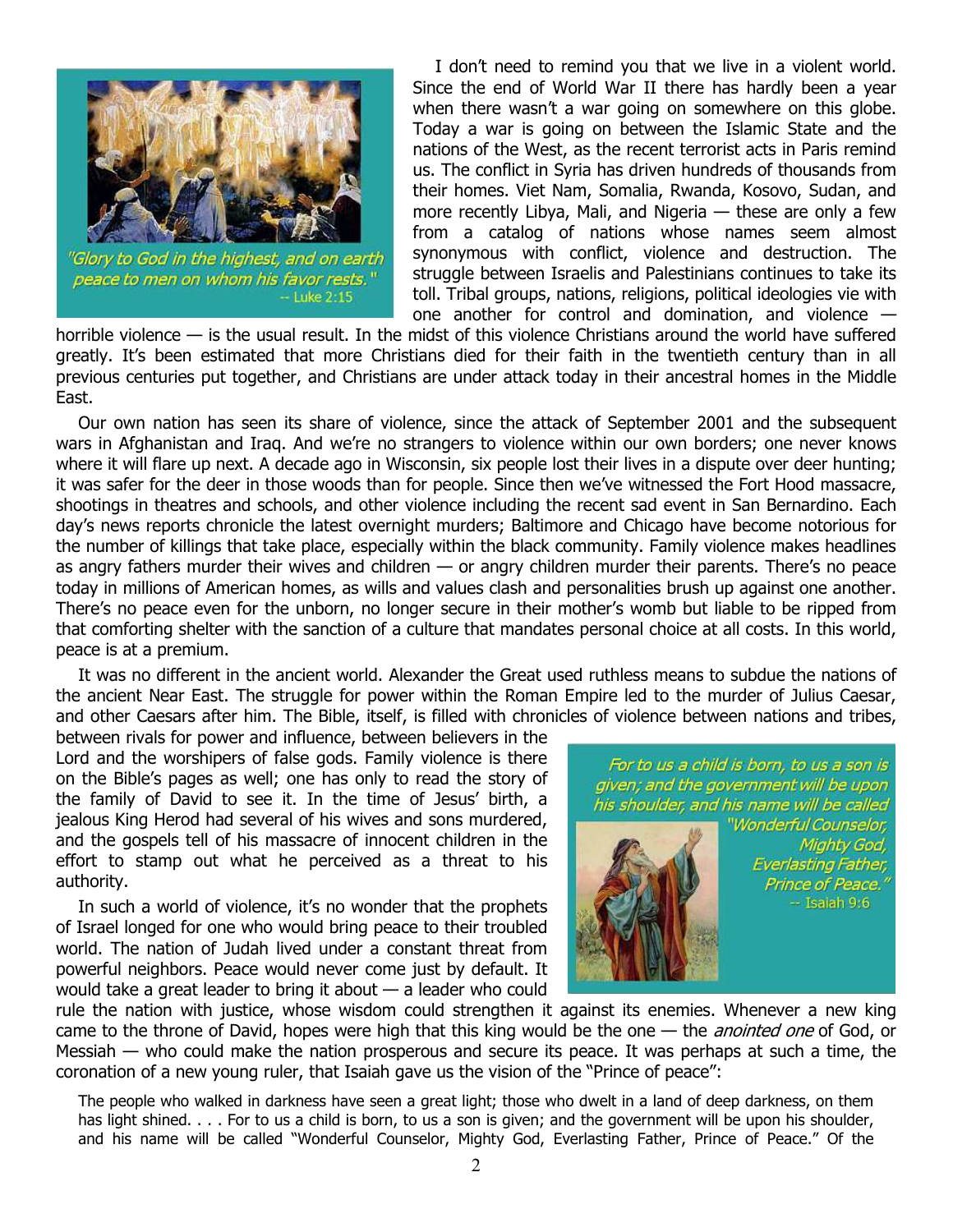increase of his government and of peace there will be no end, upon the throne of David, and over his kingdom, to establish it, and to uphold it with justice and with righteousness from this time forth and for evermore. The zeal of the Lord of hosts will do this (Isaiah 9:2, 6-7).

Today we understand that Isaiah was looking ahead to the coming of Messiah. But those who first heard Isaiah's words may have been thinking of a newly ascended ruler of their own day, perhaps King Hezekiah. But Hezekiah, though a good king, wasn't good enough to be God's Messiah. He couldn't bring the peace for which the prophets hoped. No king who ascended to the throne of David was ever able to ensure peace for God's people — because that peace could only come from God himself. No earthly ruler could ever bring it about, even with the best of intentions. As the prophet Jeremiah warned, "The heart is deceitful above all things, and desperately corrupt" (Jeremiah 17:9). Only a change in the human heart, resulting in reverence for God and obedience to his ways, could ever bring true peace to the family of mankind. Only when people learned to set aside their jealousies and anger and ambitions and greed — only when they learned that the Creator God, not themselves, was the source and center of all things — only then would peace come.

This truth was not lost on Isaiah the prophet. We hear him voicing it in the lesson chosen for today, from chapter 11 of his book. Whoever will be God's Messiah, the bringer of peace, he will be one who will communicate God's righteousness and wisdom, and show people what it means to live in the fear of God. He will be the descendent of David, says Isaiah — he calls him a Branch "from the stump of Jesse," David's father — but he won't lead by pulling rank on the people in a domineering fashion. Instead, he will lead by the Spirit of God:

The Spirit of the Lord will rest on him— the Spirit of wisdom and of understanding, the Spirit of counsel and of power, the Spirit of knowledge and of the fear of the Lord— and he will delight in the fear of the Lord . . . Righteousness will be his belt and faithfulness the sash around his waist (Isaiah 11:2-3, 5).

Isaiah was so excited about this hope of the coming One that he carried his vision of peace into the animal kingdom:

The wolf will live with the lamb, the leopard will lie down with the goat, the calf and the lion and the yearling together; and a little child will lead them. The cow will feed with the bear, their young will lie down together, and the lion will eat straw like the ox. The infant will play near the hole of the cobra, and the young child put his hand into the viper's nest (Isaiah 11:6-8).



Did Isaiah really mean, Grandma, that you could send your little grandchild or great-grandchild out to play with rattlesnakes? Or take your family to the zoo and watch the lion eat hay in the same cage with the oxen? Perhaps in God's new creation it really will be like that. But I wonder if this isn't also symbolic language the prophet is using to describe the wonderful world of peace the Messiah will bring on the *human* scene. Why do I say this? Because, as Paul asks in 1 Corinthians, "Is it for oxen that God is concerned? Does he not speak entirely for our sake?" (1 Corinthians 9:9-10). The peace of the Messiah is the peace of his new creation, which includes all creatures. But the peace he will bring is peace, first of all, for God's human family.

That peace will begin, the prophet says, in one particular place. We find that in another passage, in Isaiah chapter 2:

For out of Zion shall go forth the law, and the word of the Lord from Jerusalem. He shall judge between the nations, and shall decide for many peoples; and they shall beat their swords into plowshares, and their spears into pruning hooks; nation shall not lift up sword against nation, neither shall they learn war any more (Isaiah 2:3-4).

Some people think peace can come about if people would "just agree to get along." But people are people, and not everybody wants to "get along." That's why the United Nations has been so ineffective — there's no "getting along" with the likes of Adolf Hitler, Mao Zedong, Pol Pot, Idi Amin, Saddam Hussein — men whose names have become household words for oppression, torture, and genocide. There's no "getting along" today with the likes of Kim Jung Un, the Ayatollah Khamenei, or ISIS. There's only one way the human spirit will ever know peace, and that's to recognize that there's a greater Authority than the programs and schemes of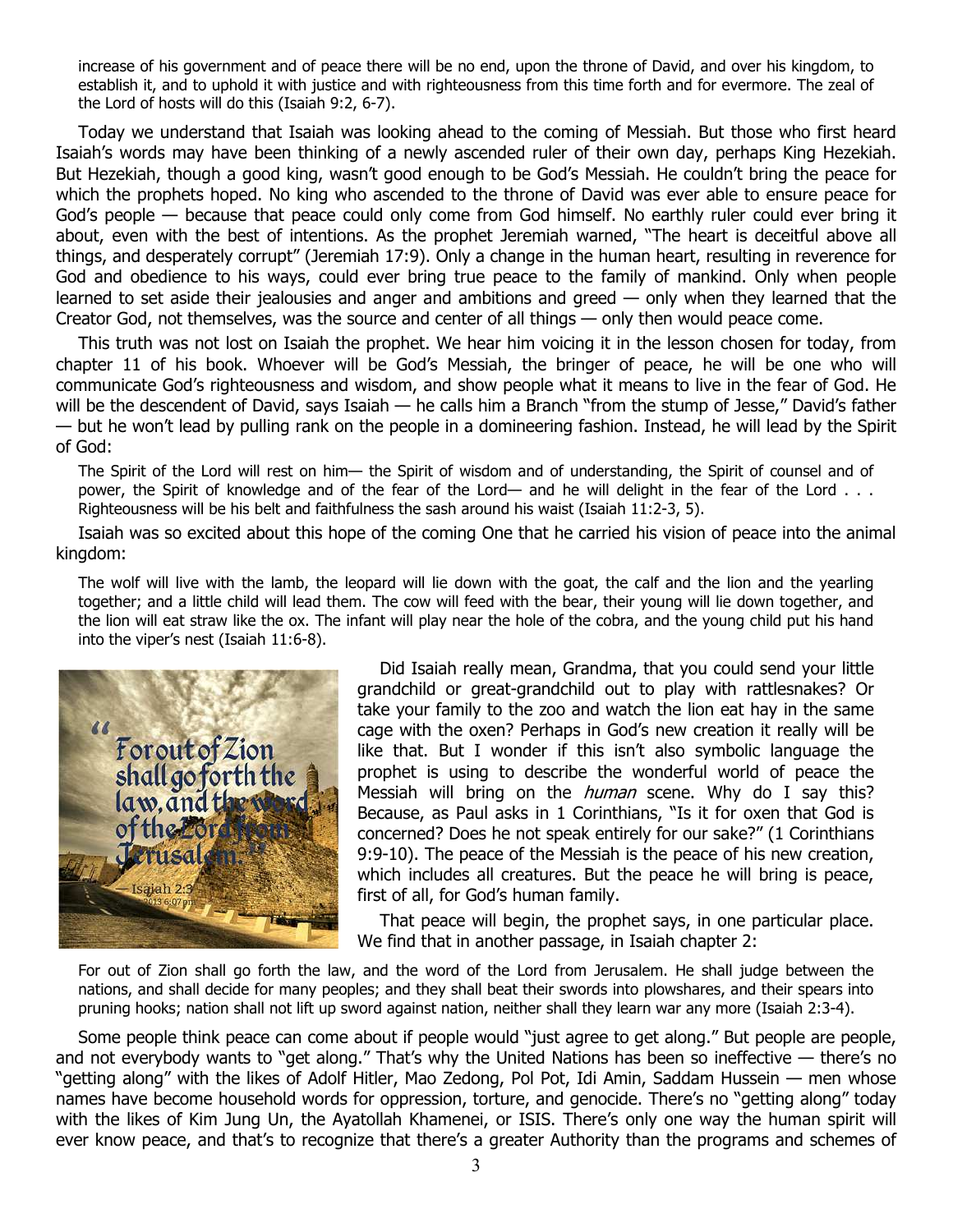political systems and their leaders. And there's a greater Authority than our own personal wants and ambitions.

The Bible tells us that submission to this higher Authority begins in one special place  $-$  the place where God's law is honored and obeyed, the place from which his way of peace begins to spread throughout the world. "For out of Zion shall go forth the law, and the word of the Lord from Jerusalem." Violence starts to melt away when people begin to know the Lord, and they will begin to know him in that one special spot: "They will neither harm nor destroy on all my holy mountain, for the earth will be full of the knowledge of the Lord as the waters cover the sea" (Isaiah 11:9).

I shouldn't have to remind you that in the New Testament this special place isn't a piece of urban real estate in Palestine. In the New Testament we learn that God's holy mountain isn't a hill with an ornate, expensive Temple sitting on it like the Temple in Jerusalem. The "holy mountain" is the place where we encounter Christ in his glory, as Peter and the other disciples did on the Mount of the Transfiguration (2 Peter 1:18). The Jerusalem to which we belong is the "new Jerusalem" that comes down out of heaven for us; John beholds the vision for it in Revelation 21:2. We live today in that heavenly city, "Zion, city of our God," which

is the church of Jesus the Messiah. As the old hymn says, "Glorious things of thee are spoken, Zion, city of our God"; that's based on Psalm 87, but in the hymn the reference is to the church. And God's peace for this darkened world is to begin *here*, as his Word goes forth from Christian preachers and communities to all peoples until what Isaiah and Habakkuk both foresaw comes to pass: "The earth shall be full of the knowledge of the glory of the Lord as the waters cover the sea" (Habakkuk 2:14; cf. Isaiah 11:9).

Is that why Jesus, in the Gospel lesson we read from Matthew, took care to make sure that the church would be a place of peace? It's to be a place where even the weakest, littlest members of our community — not only children, but people of any age who are *beginners* in the faith  $-$  would



"See that you do not despise one of these little ones. . . . It is not the will of my Father who is in heaven that one of these little ones should perish."  $-Matthew$  18:10, 14

find a welcoming and protective home. "See that you do not despise one of these little ones," he told his disciples. "It is not the will of my Father who is in heaven that one of these little ones should perish." "Let the children come to me," he said on another occasion. "Do not hinder them; for to such belongs the kingdom of God" (Mark 10:14).

Conflict can hinder the "little ones," those whose faith is at or near the beginner level, from witnessing the glory of Jesus in his temple — which is us. As the apostle Paul says, **"**Don't you know that you yourselves are God's temple and that God's Spirit lives in you? If anyone destroys God's temple, God will destroy him; for God's temple is sacred, and you are that temple" (1 Corinthians 3:16-17). Conflict in the church destroys the



temple. It shuts out the glory that ought to shine from God's holy mountain. How many people, seeking the Lord and new to the faith, have been turned away by encountering conflict in the church? How many *believers* have failed to stick with the faith because there was no peace in the place that claimed to worship and serve the Prince of Peace?

So perhaps that's why Jesus, in our Gospel passage from Matthew, lays down specific procedures for resolving conflicts in the church. We aren't to hold grudges against one another, or let resentments build up, or let our anger smolder until there's some kind of flare-up that brings grief to the body. Instead, if we have a problem with what somebody else is doing or saying, we're to discuss it with them. And if we can't

work it out, then there's a process by which we involve the other members of our congregation in helping to resolve the conflict. Then, if the troublemaker still can't be reconciled, he or she ought to leave the congregation and not have any more divisive contact with its members. This is for the sake of the peace of the